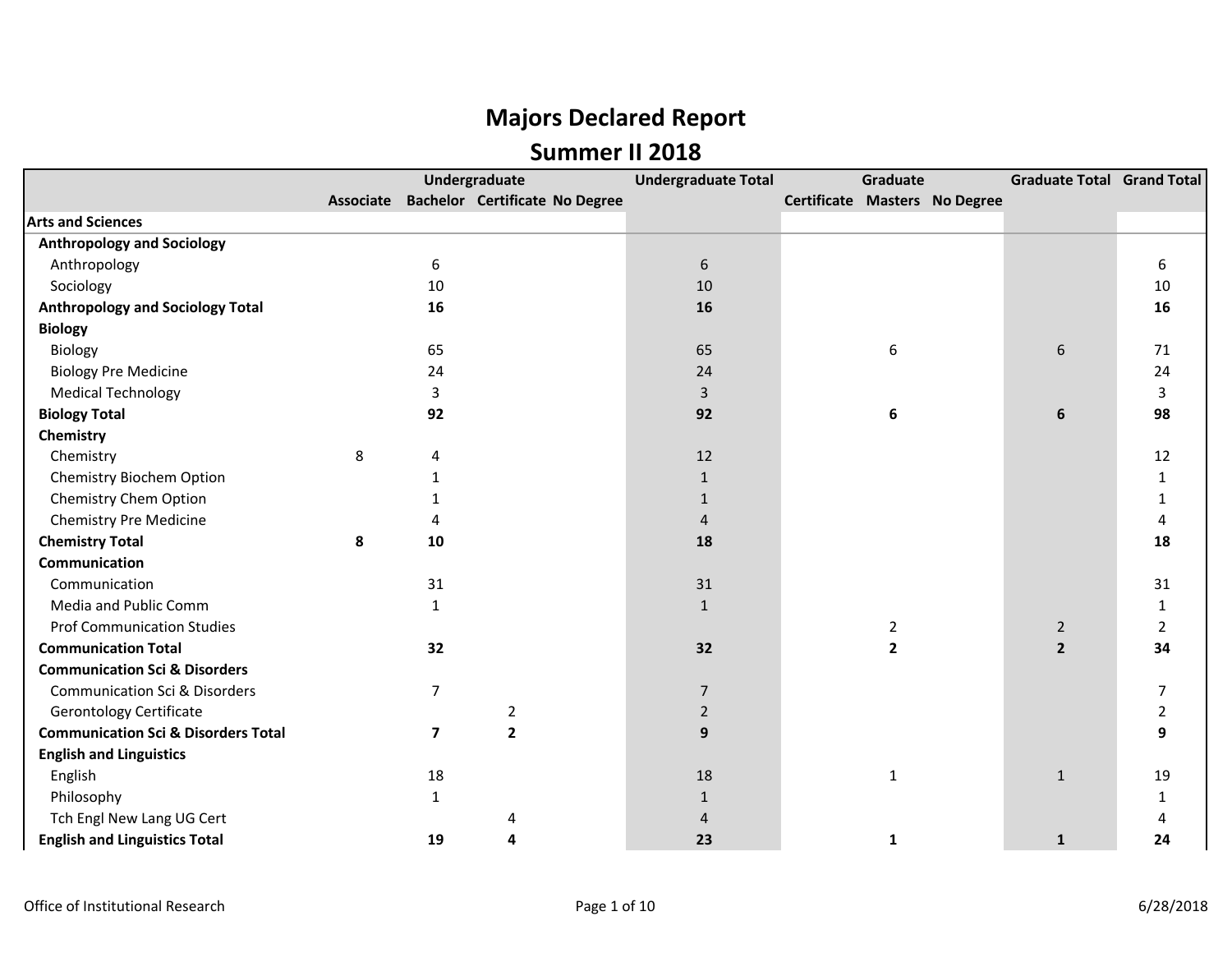|                                        |                  |     | Undergraduate                         | <b>Undergraduate Total</b> | Graduate |                               | <b>Graduate Total Grand Total</b> |                         |
|----------------------------------------|------------------|-----|---------------------------------------|----------------------------|----------|-------------------------------|-----------------------------------|-------------------------|
|                                        | <b>Associate</b> |     | <b>Bachelor Certificate No Degree</b> |                            |          | Certificate Masters No Degree |                                   |                         |
| <b>General Studies</b>                 |                  |     |                                       |                            |          |                               |                                   |                         |
| Allied Health Sciences Pathway         |                  |     | 3                                     | $\mathbf{3}$               |          |                               |                                   | 3                       |
| <b>Applied Science</b>                 |                  | 5   |                                       | 5                          |          |                               |                                   | 5                       |
| <b>Business and Leadership Pathwy</b>  |                  |     | 6                                     | 6                          |          |                               |                                   | 6                       |
| <b>Education Pathway</b>               |                  |     | 3                                     | 3                          |          |                               |                                   | 3                       |
| <b>Engineering and Sci Pathway</b>     |                  |     | 5                                     | 5                          |          |                               |                                   | 5                       |
| <b>General Studies</b>                 |                  | 99  |                                       | 99                         |          |                               |                                   | 99                      |
| <b>General Studies Distance</b>        |                  | 11  |                                       | 11                         |          |                               |                                   | 11                      |
| Polytechnic Pathway                    |                  |     | $\overline{2}$                        | $\overline{2}$             |          |                               |                                   | $\overline{2}$          |
| Soc Sci and Humanities Pathway         |                  |     | 2                                     | $\overline{2}$             |          |                               |                                   | 2                       |
| Visual and Perform Arts Pathwy         |                  |     | 2                                     | $\overline{2}$             |          |                               |                                   | $\overline{2}$          |
| <b>General Studies Total</b>           |                  | 115 | 23                                    | 138                        |          |                               |                                   | 138                     |
| <b>Graduate School Transfers</b>       |                  |     |                                       |                            |          |                               |                                   |                         |
| <b>Unassigned Grad</b>                 |                  |     |                                       |                            |          | $\mathbf 1$                   | $\mathbf{1}$                      | 1                       |
| <b>Graduate School Transfers Total</b> |                  |     |                                       |                            |          | $\mathbf{1}$                  | $\mathbf{1}$                      | 1                       |
| <b>History</b>                         |                  |     |                                       |                            |          |                               |                                   |                         |
| History                                |                  | 17  |                                       | 17                         |          |                               |                                   | 17                      |
| <b>History Total</b>                   |                  | 17  |                                       | 17                         |          |                               |                                   | 17                      |
| <b>Interdisciplinary Studies</b>       |                  |     |                                       |                            |          |                               |                                   |                         |
| Intl Studies Certificate               |                  |     | $\mathbf{1}$                          | $\mathbf{1}$               |          |                               |                                   | $\mathbf{1}$            |
| Lesbian Gay Bisexual Tgender           |                  |     | 1                                     | $\mathbf{1}$               |          |                               |                                   | 1                       |
| Peace Conflct Stud Certificate         |                  |     | 2                                     | $\overline{2}$             |          |                               |                                   | $\overline{\mathbf{c}}$ |
| <b>Interdisciplinary Studies Total</b> |                  |     | 4                                     | 4                          |          |                               |                                   |                         |
| Intl Language and Cul Studies          |                  |     |                                       |                            |          |                               |                                   |                         |
| French                                 |                  | 4   |                                       | 4                          |          |                               |                                   |                         |
| German                                 |                  | 1   |                                       | $\mathbf{1}$               |          |                               |                                   | 1                       |
| Spanish                                |                  | 9   |                                       | 9                          |          |                               |                                   | 9                       |
| Intl Language and Cul Studies Total    |                  | 14  |                                       | 14                         |          |                               |                                   | 14                      |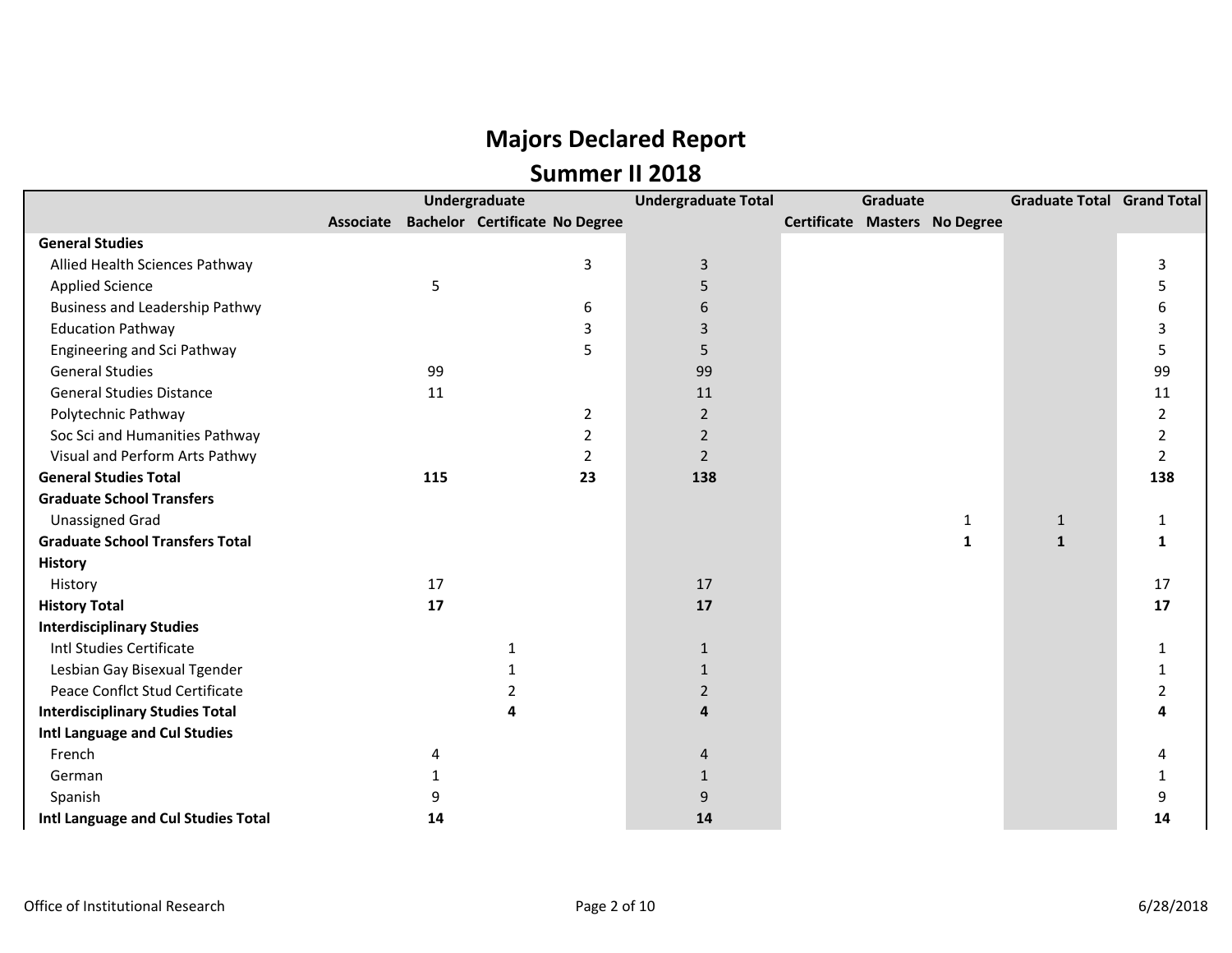|                                            |           |     | Undergraduate                         | <b>Undergraduate Total</b> | Graduate |                               | <b>Graduate Total Grand Total</b> |     |
|--------------------------------------------|-----------|-----|---------------------------------------|----------------------------|----------|-------------------------------|-----------------------------------|-----|
|                                            | Associate |     | <b>Bachelor Certificate No Degree</b> |                            |          | Certificate Masters No Degree |                                   |     |
| <b>Mathematical Sciences</b>               |           |     |                                       |                            |          |                               |                                   |     |
| <b>Actuarial Science</b>                   |           | 6   |                                       | $6\phantom{a}$             |          |                               |                                   |     |
| Applied Math Ops Research                  |           |     |                                       |                            | 1        |                               | $\mathbf{1}$                      |     |
| Math Actuarial Science                     |           | 5.  |                                       | 5                          |          |                               |                                   |     |
| Math Computing                             |           |     |                                       | $\mathbf{1}$               |          |                               |                                   |     |
| Mathematics                                |           | 6   |                                       | 6                          | 4        |                               | 4                                 | 10  |
| <b>Mathematics Nondegree</b>               |           |     |                                       |                            |          | 3                             | 3                                 | 3   |
| <b>Mathematics Teaching</b>                |           | 9   |                                       | 9                          |          |                               |                                   | 9   |
| <b>Mathematical Sciences Total</b>         |           | 27  |                                       | 27                         | 5        | 3                             | 8                                 | 35  |
| <b>Physics</b>                             |           |     |                                       |                            |          |                               |                                   |     |
| Geology                                    |           | 6   |                                       | 6                          |          |                               |                                   | 6   |
| Physics                                    |           | 8   |                                       | 8                          |          |                               |                                   | 8   |
| <b>Physics Teaching</b>                    |           |     |                                       | 1                          |          |                               |                                   |     |
| <b>Physics Total</b>                       |           | 15  |                                       | 15                         |          |                               |                                   | 15  |
| <b>Political Science</b>                   |           |     |                                       |                            |          |                               |                                   |     |
| Economics                                  |           | 5   |                                       | 5                          |          |                               |                                   | 5   |
| <b>Political Science</b>                   |           | 17  |                                       | 17                         |          |                               |                                   | 17  |
| <b>Women's Studies</b>                     | 1         | 9   |                                       | 10                         |          |                               |                                   | 10  |
| <b>Political Science Total</b>             | 1         | 31  |                                       | 32                         |          |                               |                                   | 32  |
| Psychology                                 |           |     |                                       |                            |          |                               |                                   |     |
| Psychology                                 |           | 54  |                                       | 54                         |          |                               |                                   | 54  |
| <b>Psychology Total</b>                    |           | 54  |                                       | 54                         |          |                               |                                   | 54  |
| <b>Science and Other PU Transfer</b>       |           |     |                                       |                            |          |                               |                                   |     |
| Pre Pharmacy                               |           |     | $\mathbf{1}$                          | $\mathbf{1}$               |          |                               |                                   |     |
| <b>Science and Other PU Transfer Total</b> |           |     | 1                                     | $\mathbf{1}$               |          |                               |                                   |     |
| <b>Arts and Sciences Total</b>             | 9         | 449 | 24<br>10                              | 492                        | 14       | 4                             | 18                                | 510 |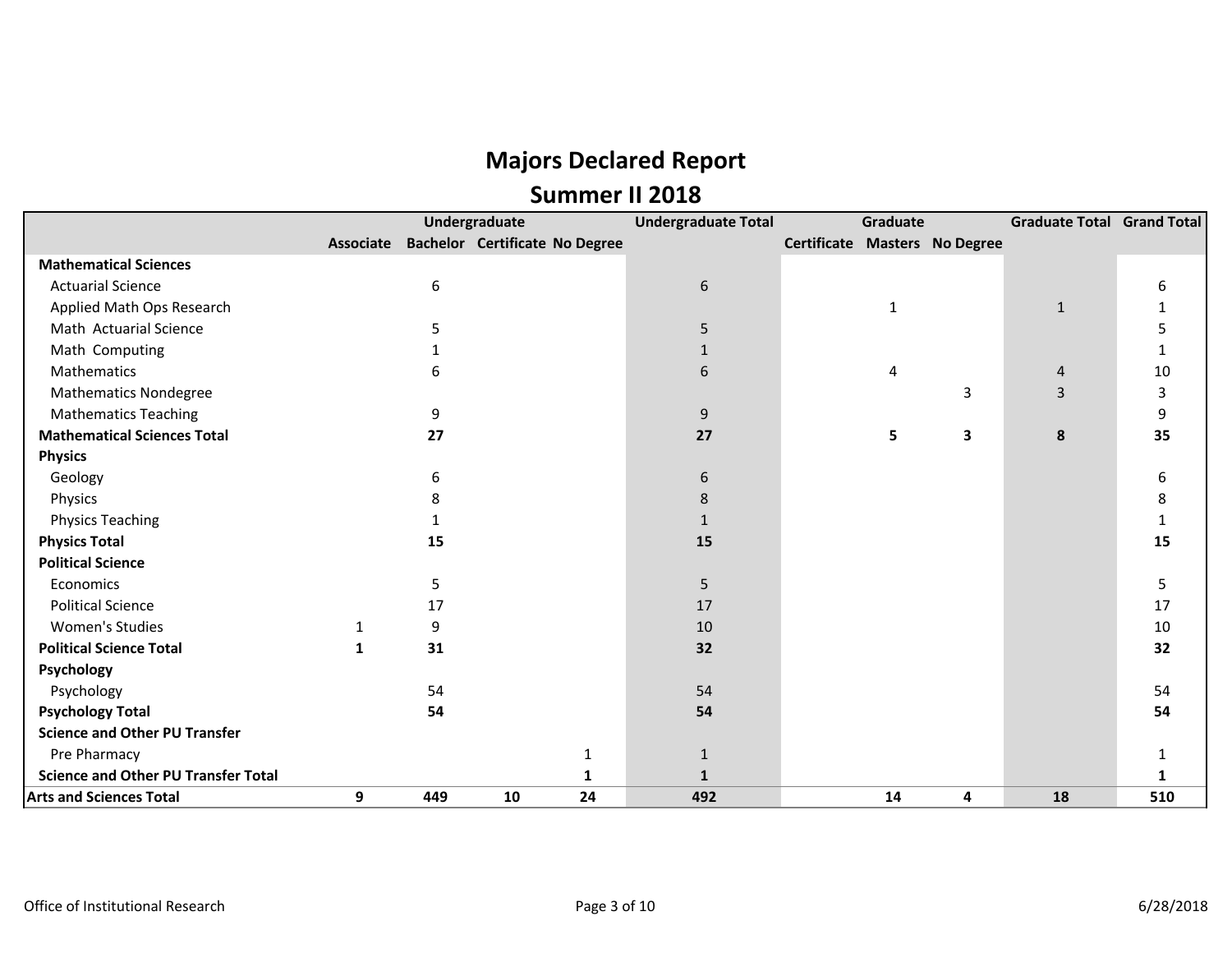|                                       |           |     | Undergraduate                         |    | <b>Undergraduate Total</b> | Graduate |                               | Graduate Total Grand Total |                |
|---------------------------------------|-----------|-----|---------------------------------------|----|----------------------------|----------|-------------------------------|----------------------------|----------------|
|                                       | Associate |     | <b>Bachelor Certificate No Degree</b> |    |                            |          | Certificate Masters No Degree |                            |                |
| <b>Business</b>                       |           |     |                                       |    |                            |          |                               |                            |                |
| <b>Accounting and Finance</b>         |           |     |                                       |    |                            |          |                               |                            |                |
| Accounting                            |           | 33  |                                       | 6  | 39                         |          |                               |                            | 39             |
| <b>Accounting Certificate</b>         |           |     | 7                                     |    | 7                          |          |                               |                            | 7              |
| <b>Bank Management Certificate</b>    |           |     | $\overline{2}$                        |    | $\overline{2}$             |          |                               |                            | $\overline{2}$ |
| Finance                               |           | 17  |                                       | 9  | 26                         |          |                               |                            | 26             |
| <b>Accounting and Finance Total</b>   |           | 50  | 9                                     | 15 | 74                         |          |                               |                            | 74             |
| <b>Business Administration</b>        |           |     |                                       |    |                            |          |                               |                            |                |
| <b>Business General Bach</b>          |           |     |                                       | 14 | 14                         |          |                               |                            | 14             |
| <b>General Administration</b>         |           |     |                                       |    |                            | 17       |                               | 17                         | 17             |
| <b>Business Administration Total</b>  |           |     |                                       | 14 | 14                         | 17       |                               | 17                         | 31             |
| <b>Economics</b>                      |           |     |                                       |    |                            |          |                               |                            |                |
| <b>Bus Econ Public Policy</b>         |           | 8   |                                       |    | 8                          |          |                               |                            | 8              |
| <b>Economics Total</b>                |           | 8   |                                       |    | 8                          |          |                               |                            | 8              |
| <b>Management and Marketing</b>       |           |     |                                       |    |                            |          |                               |                            |                |
| Management                            |           | 45  |                                       | 20 | 65                         |          |                               |                            | 65             |
| Marketing                             |           | 28  |                                       | 16 | 44                         |          |                               |                            | 44             |
| <b>Small Business Mgmt Certif</b>     |           |     | 6                                     |    | 6                          |          |                               |                            | 6              |
| <b>Management and Marketing Total</b> |           | 73  | 6                                     | 36 | 115                        |          |                               |                            | 115            |
| <b>Business Total</b>                 |           | 131 | 15                                    | 65 | 211                        | 17       |                               | 17                         | 228            |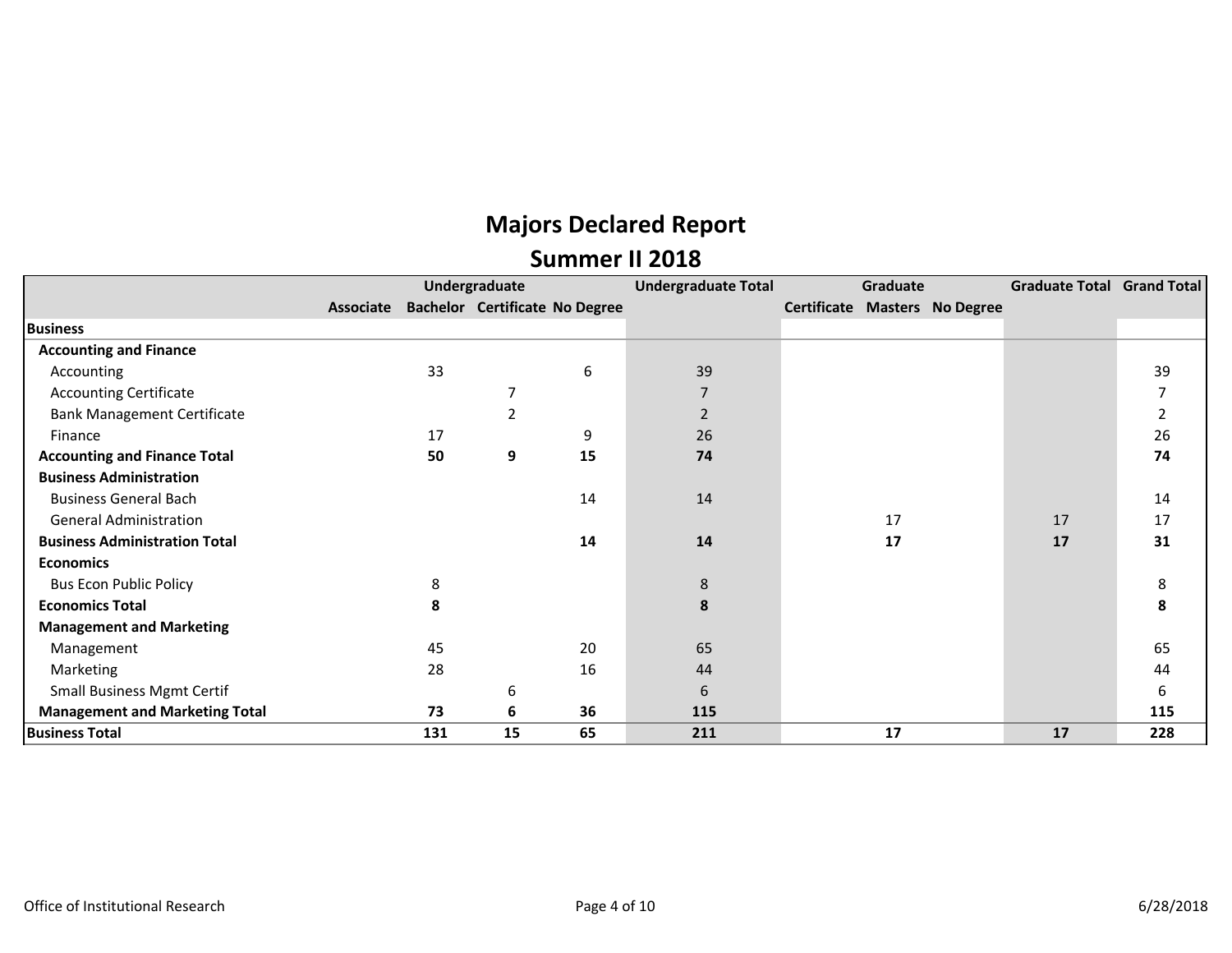|                                          |                | Undergraduate                            | <b>Undergraduate Total</b> |              | Graduate |                               | Graduate Total Grand Total |                |
|------------------------------------------|----------------|------------------------------------------|----------------------------|--------------|----------|-------------------------------|----------------------------|----------------|
|                                          |                | Associate Bachelor Certificate No Degree |                            |              |          | Certificate Masters No Degree |                            |                |
| <b>Education and Public Policy</b>       |                |                                          |                            |              |          |                               |                            |                |
| <b>Education General</b>                 |                |                                          |                            |              |          |                               |                            |                |
| <b>Elementary Education</b>              |                | 1                                        | $\mathbf{1}$               |              |          |                               |                            | $\mathbf{1}$   |
| <b>Secondary Education</b>               |                | 4                                        | 4                          |              |          |                               |                            | Δ              |
| <b>Education General Total</b>           |                | 5                                        | 5                          |              |          |                               |                            |                |
| <b>Educational Studies</b>               |                |                                          |                            |              |          |                               |                            |                |
| Early Childhood Education                | 8              |                                          | $\,8\,$                    |              |          |                               |                            | 8              |
| <b>Earth Space Science Education</b>     |                |                                          | 3                          |              |          |                               |                            |                |
| <b>Elem Ed Education Policy</b>          | 3              |                                          | 3                          |              |          |                               |                            | 3              |
| <b>Elementary Education</b>              | 86             |                                          | 86                         |              |          |                               |                            | 86             |
| <b>English Education</b>                 | 10             |                                          | 10                         |              |          |                               |                            | 10             |
| Middle School Education                  | 9              |                                          | $9\,$                      |              |          |                               |                            | 9              |
| <b>Secondary Education</b>               | 1              |                                          | $\mathbf{1}$               |              |          |                               |                            | $\mathbf{1}$   |
| <b>Social Studies Education</b>          | 20             |                                          | 20                         |              |          |                               |                            | 20             |
| Spanish Education                        | $\mathbf{1}$   |                                          | $\mathbf{1}$               |              |          |                               |                            | $\mathbf{1}$   |
| <b>Educational Studies Total</b>         | 141            |                                          | 141                        |              |          |                               |                            | 141            |
| <b>Professional Studies</b>              |                |                                          |                            |              |          |                               |                            |                |
| Counseling                               |                |                                          |                            |              | 69       |                               | 69                         | 69             |
| <b>Educational Leadership</b>            |                |                                          |                            |              | 9        |                               | 9                          | 9              |
| <b>Special Education</b>                 |                |                                          |                            |              | 9        |                               | 9                          | 9              |
| <b>Special Education Certificate</b>     |                |                                          |                            | 1            |          |                               | $\mathbf{1}$               | $\mathbf{1}$   |
| <b>Professional Studies Total</b>        |                |                                          |                            | $\mathbf{1}$ | 87       |                               | 88                         | 88             |
| <b>Public Policy</b>                     |                |                                          |                            |              |          |                               |                            |                |
| <b>Criminal Justice</b>                  | 28             |                                          | 28                         |              |          |                               |                            | 28             |
| <b>Environmental Policy</b>              | $\overline{2}$ |                                          | $\overline{2}$             |              |          |                               |                            | $\overline{2}$ |
| <b>Health Services Admin</b>             | $\overline{7}$ |                                          | $\overline{7}$             |              |          |                               |                            | 7              |
| Pre Public Affairs Bachelor              |                | 3                                        | 3                          |              |          |                               |                            | 3              |
| <b>Public Policy Total</b>               | 37             | 3                                        | 40                         |              |          |                               |                            | 40             |
| <b>Education and Public Policy Total</b> | 178            | 8                                        | 186                        | $\mathbf{1}$ | 87       |                               | 88                         | 274            |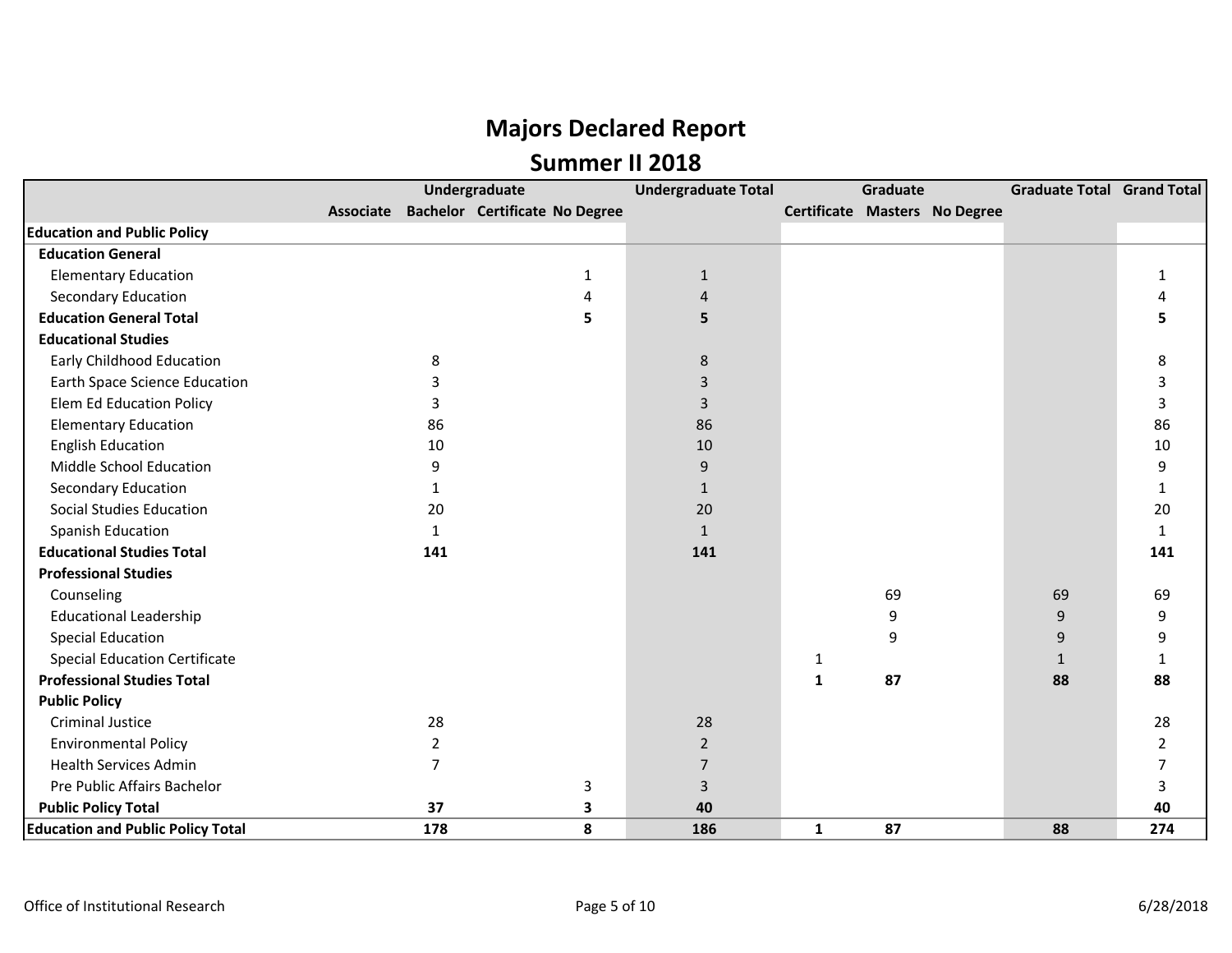|                                            |                |     | <b>Undergraduate</b>                  | <b>Undergraduate Total</b> |              | Graduate       |                               | <b>Graduate Total Grand Total</b> |                |
|--------------------------------------------|----------------|-----|---------------------------------------|----------------------------|--------------|----------------|-------------------------------|-----------------------------------|----------------|
|                                            | Associate      |     | <b>Bachelor Certificate No Degree</b> |                            |              |                | Certificate Masters No Degree |                                   |                |
| <b>Engineering Tech and Comp Sci</b>       |                |     |                                       |                            |              |                |                               |                                   |                |
| <b>Civil/Mechanical Engineering</b>        |                |     |                                       |                            |              |                |                               |                                   |                |
| <b>Civil Engineering</b>                   |                | 10  | 8                                     | 18                         |              |                |                               |                                   | 18             |
| Engineering                                |                |     |                                       |                            |              | $\overline{2}$ |                               | $\overline{2}$                    | $\overline{2}$ |
| <b>Mechanical Engineering</b>              |                | 13  | 23                                    | 36                         |              |                |                               |                                   | 36             |
| <b>Civil/Mechanical Engineering Total</b>  |                | 23  | 31                                    | 54                         |              | $\mathbf{2}$   |                               | $\mathbf{2}$                      | 56             |
| <b>Computer Science</b>                    |                |     |                                       |                            |              |                |                               |                                   |                |
| <b>Computer Science</b>                    |                | 63  |                                       | 63                         |              |                |                               |                                   | 63             |
| Info Systems Application Cert              |                |     | $\mathbf{1}$                          | $\mathbf{1}$               |              |                |                               |                                   | $\mathbf{1}$   |
| <b>Information Systems</b>                 | 5              | 6   |                                       | 11                         |              |                |                               |                                   | 11             |
| <b>Computer Science Total</b>              | 5              | 69  | $\mathbf{1}$                          | 75                         |              |                |                               |                                   | 75             |
| <b>Electrical/Computer Engr</b>            |                |     |                                       |                            |              |                |                               |                                   |                |
| <b>Computer Engineering</b>                |                | 6   | 5                                     | 11                         |              |                |                               |                                   | 11             |
| <b>Electrical Engineering</b>              |                | 7   | 6                                     | 13                         |              |                |                               |                                   | 13             |
| Engineering                                |                |     |                                       |                            |              | $\overline{2}$ |                               | $\overline{2}$                    | $\overline{2}$ |
| <b>Electrical/Computer Engr Total</b>      |                | 13  | 11                                    | 24                         |              | $\overline{2}$ |                               | $\overline{2}$                    | 26             |
| Org Leadership and Supervision             |                |     |                                       |                            |              |                |                               |                                   |                |
| Org Leadership Grad Cert                   |                |     |                                       |                            | 1            |                |                               | $\mathbf{1}$                      | 1              |
| Org Leadership Spvn Non Degree             |                |     |                                       |                            |              |                | 1                             | $\mathbf{1}$                      | $\mathbf{1}$   |
| Org Leadership Supervision                 | $\overline{7}$ | 55  |                                       | 62                         |              | 19             |                               | 19                                | 81             |
| Org Leadership and Supervision Total       | $\overline{7}$ | 55  |                                       | 62                         | 1            | 19             | $\mathbf{1}$                  | 21                                | 83             |
| <b>School of Polytechnic</b>               |                |     |                                       |                            |              |                |                               |                                   |                |
| <b>Computer Engineering Tech</b>           |                | 4   |                                       | 4                          |              |                |                               |                                   | 4              |
| <b>Construction Engineering Tech</b>       |                | 9   |                                       | 9                          |              |                |                               |                                   | 9              |
| <b>Electrical Engineering Tech</b>         | $\overline{2}$ | 3   |                                       | 5                          |              |                |                               |                                   | 5              |
| Industrial Engineering Tech                | $\overline{2}$ | 4   |                                       | 6                          |              |                |                               |                                   | 6              |
| <b>Information Technology</b>              |                | 12  |                                       | 12                         |              |                |                               |                                   | 12             |
| <b>Mechanical Engineering Tech</b>         | $\overline{7}$ | 21  |                                       | 28                         |              |                |                               |                                   | 28             |
| Technology                                 |                |     |                                       |                            |              | $\mathbf{1}$   |                               | $\mathbf{1}$                      | $\mathbf{1}$   |
| <b>School of Polytechnic Total</b>         | 11             | 53  |                                       | 64                         |              | $\mathbf{1}$   |                               | $\mathbf{1}$                      | 65             |
| <b>Engineering Tech and Comp Sci Total</b> | 23             | 213 | 42<br>$\mathbf{1}$                    | 279                        | $\mathbf{1}$ | 24             | $\mathbf{1}$                  | 26                                | 305            |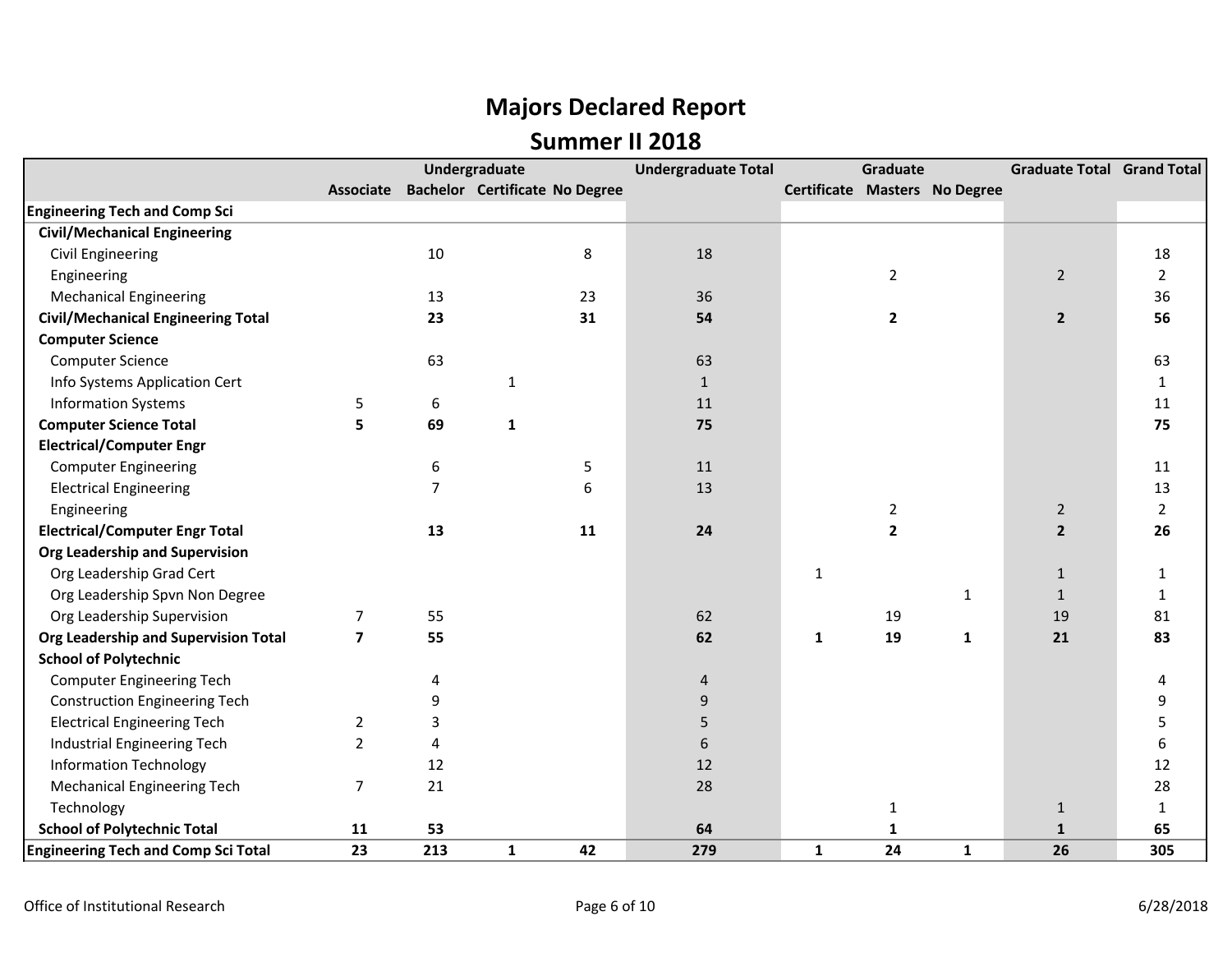|                                           |           |     | Undergraduate                         |              | <b>Undergraduate Total</b> | Graduate |                                      | Graduate Total Grand Total |     |
|-------------------------------------------|-----------|-----|---------------------------------------|--------------|----------------------------|----------|--------------------------------------|----------------------------|-----|
|                                           | Associate |     | <b>Bachelor Certificate No Degree</b> |              |                            |          | <b>Certificate Masters No Degree</b> |                            |     |
| <b>Health and Human Services</b>          |           |     |                                       |              |                            |          |                                      |                            |     |
| <b>Dental Education</b>                   |           |     |                                       |              |                            |          |                                      |                            |     |
| <b>Dental Assisting Certificate</b>       |           |     | 1                                     | $\mathbf{1}$ | $\overline{2}$             |          |                                      |                            |     |
| Dental Clinician                          |           |     |                                       |              |                            |          |                                      |                            |     |
| Dental Hygiene                            |           |     |                                       |              | 9                          |          |                                      |                            | 9   |
| Dental Technology                         |           |     |                                       | 4            | 5                          |          |                                      |                            | 5   |
| <b>Dental Education Total</b>             |           | 4   | 1                                     | 12           | 17                         |          |                                      |                            | 17  |
| <b>Hospitality and Tourism Mgmt</b>       |           |     |                                       |              |                            |          |                                      |                            |     |
| <b>Hospitality Management</b>             |           | 17  |                                       |              | 17                         |          |                                      |                            | 17  |
| <b>Hospitality and Tourism Mgmt Total</b> |           | 17  |                                       |              | 17                         |          |                                      |                            | 17  |
| <b>Human Services</b>                     |           |     |                                       |              |                            |          |                                      |                            |     |
| Human Services                            |           | 20  |                                       | 9            | 29                         |          |                                      |                            | 29  |
| <b>Human Services Total</b>               |           | 20  |                                       | 9            | 29                         |          |                                      |                            | 29  |
| <b>Med Imaging and Radiologic Sci</b>     |           |     |                                       |              |                            |          |                                      |                            |     |
| <b>Medical Imaging</b>                    |           | 3   |                                       | 9            | 12                         |          |                                      |                            | 12  |
| Med Imaging and Radiologic Sci Total      |           | 3   |                                       | 9            | 12                         |          |                                      |                            | 12  |
| <b>Nursing</b>                            |           |     |                                       |              |                            |          |                                      |                            |     |
| Nursing                                   |           | 117 |                                       | 43           | 160                        | 20       |                                      | 20                         | 180 |
| <b>Nursing Total</b>                      |           | 117 |                                       | 43           | 160                        | 20       |                                      | 20                         | 180 |
| <b>Health and Human Services Total</b>    |           | 161 | 1                                     | 73           | 235                        | 20       |                                      | 20                         | 255 |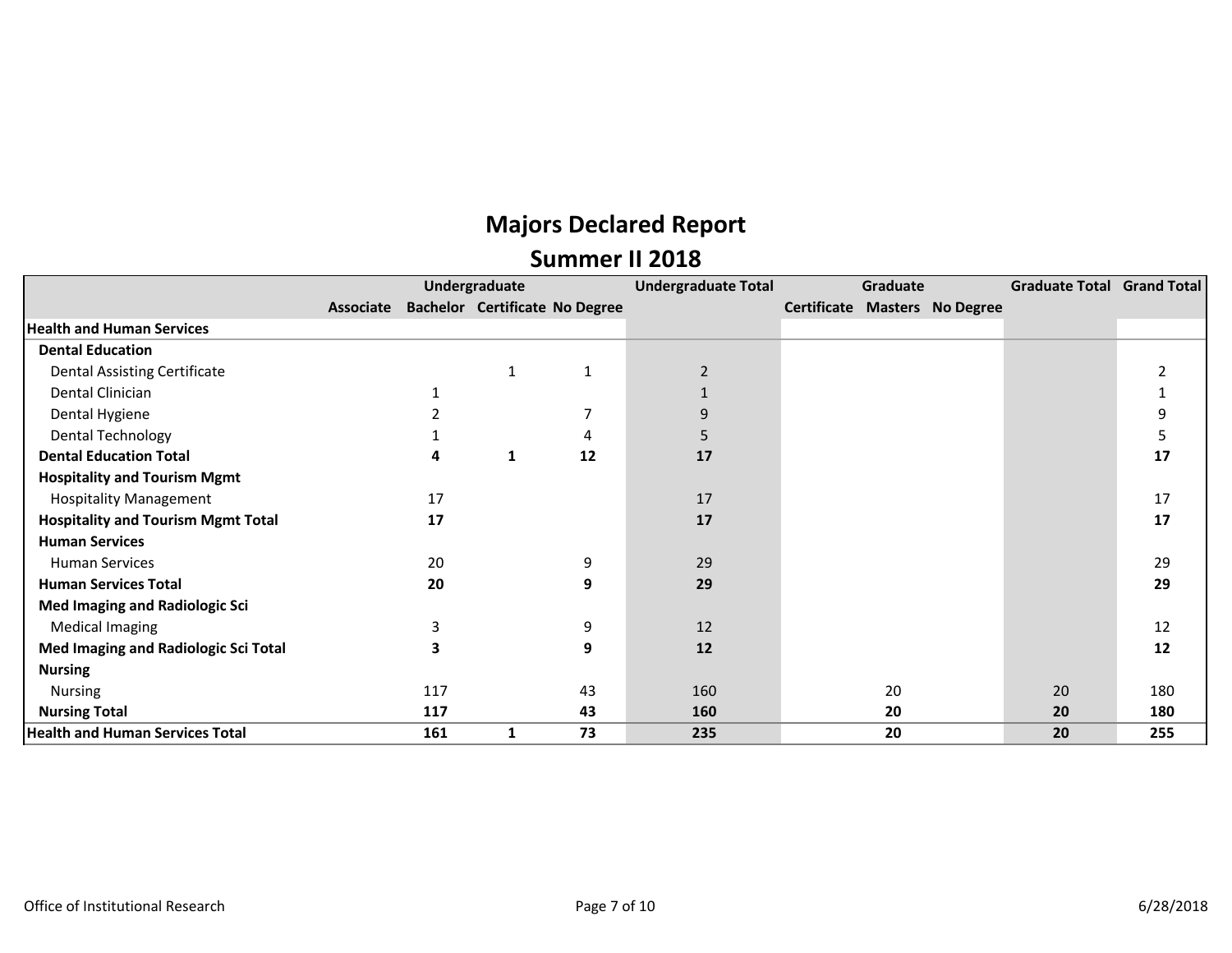|                            |  | Undergraduate                            | <b>Undergraduate Total</b> | Graduate |                                      | Graduate Total Grand Total |  |
|----------------------------|--|------------------------------------------|----------------------------|----------|--------------------------------------|----------------------------|--|
|                            |  | Associate Bachelor Certificate No Degree |                            |          | <b>Certificate Masters No Degree</b> |                            |  |
| <b>Labor Studies</b>       |  |                                          |                            |          |                                      |                            |  |
| <b>Labor Studies</b>       |  |                                          |                            |          |                                      |                            |  |
| Labor Studies              |  |                                          |                            |          |                                      |                            |  |
| <b>Labor Studies Total</b> |  |                                          |                            |          |                                      |                            |  |
| Labor Studies Total        |  |                                          |                            |          |                                      |                            |  |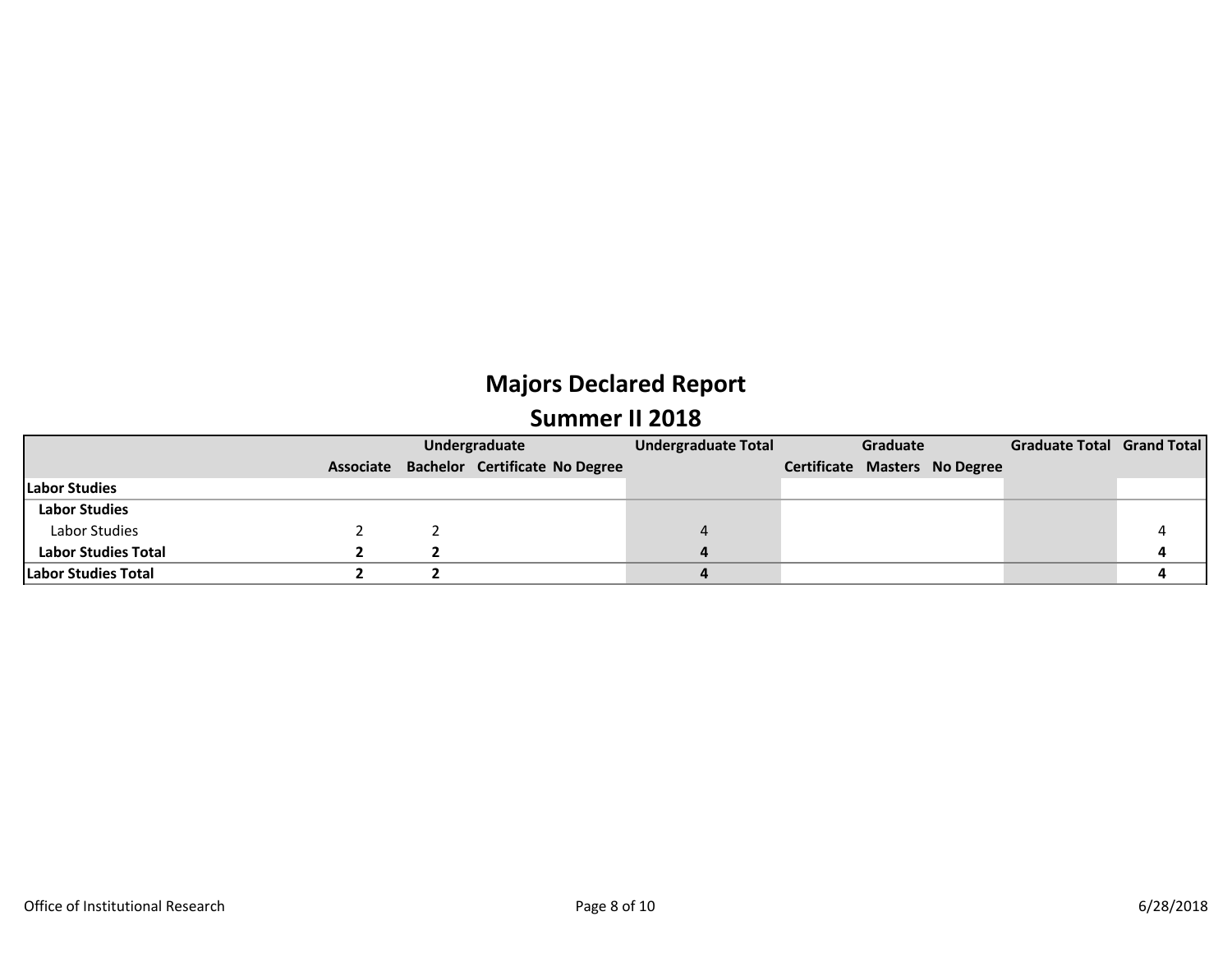|                                                |           | Undergraduate                         | <b>Undergraduate Total</b> | Graduate |  |                                      | Graduate Total Grand Total |     |
|------------------------------------------------|-----------|---------------------------------------|----------------------------|----------|--|--------------------------------------|----------------------------|-----|
|                                                | Associate | <b>Bachelor Certificate No Degree</b> |                            |          |  | <b>Certificate Masters No Degree</b> |                            |     |
| <b>Unit of Affiliated Programs</b>             |           |                                       |                            |          |  |                                      |                            |     |
| <b>Collegiate Connection</b>                   |           |                                       |                            |          |  |                                      |                            |     |
| High School Student Non Degree                 |           | 15                                    | 15                         |          |  |                                      |                            | 15  |
| <b>Collegiate Connection Total</b>             |           | 15                                    | 15                         |          |  |                                      |                            | 15  |
| <b>Mastodon Advising Center</b>                |           |                                       |                            |          |  |                                      |                            |     |
| Non Degree No Option                           |           |                                       |                            |          |  |                                      |                            |     |
| Undecided                                      |           |                                       |                            |          |  |                                      |                            |     |
| <b>Mastodon Advising Center Total</b>          |           | 3                                     |                            |          |  |                                      |                            |     |
| <b>Student Success &amp; Transitions</b>       |           |                                       |                            |          |  |                                      |                            |     |
| Allied Health Sciences Pathway                 |           | ς                                     | 3                          |          |  |                                      |                            |     |
| <b>Business and Leadership Pathwy</b>          |           |                                       |                            |          |  |                                      |                            |     |
| <b>Education Pathway</b>                       |           |                                       |                            |          |  |                                      |                            |     |
| Engineering and Sci Pathway                    |           |                                       | 2                          |          |  |                                      |                            |     |
| Non Degree No Option                           |           | 52                                    | 52                         |          |  |                                      |                            | 52  |
| Polytechnic Pathway                            |           |                                       |                            |          |  |                                      |                            |     |
| Soc Sci and Humanities Pathway                 |           |                                       | 5                          |          |  |                                      |                            |     |
| Summer Bridge Non Degree                       |           |                                       |                            |          |  |                                      |                            |     |
| Visiting Regional Campus Trans                 |           | 61                                    | 61                         |          |  |                                      |                            | 61  |
| Visual and Perform Arts Pathwy                 |           |                                       |                            |          |  |                                      |                            |     |
| <b>Student Success &amp; Transitions Total</b> |           | 135                                   | 135                        |          |  |                                      |                            | 135 |
| Unit of Affiliated Programs Total              |           | 153                                   | 153                        |          |  |                                      |                            | 153 |